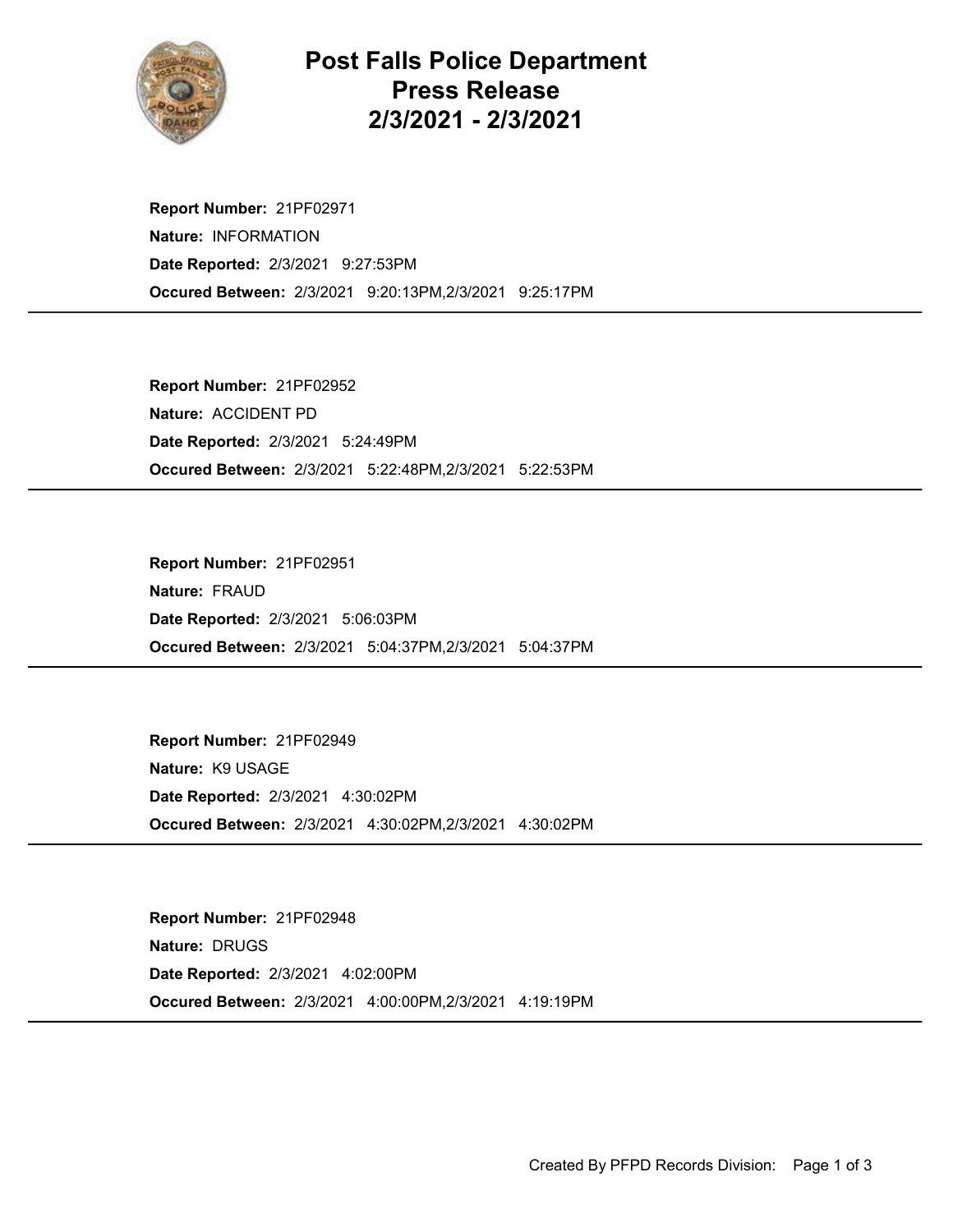Occured Between: 2/3/2021 12:56:10PM,2/3/2021 12:56:10PM Report Number: 21PF02922 Nature: TRESPASSING Date Reported: 2/3/2021 12:57:27PM

Occured Between: 2/3/2021 11:03:05AM,2/3/2021 11:03:05AM Report Number: 21PF03012 Nature: K9 USAGE Date Reported: 2/3/2021 11:03:48AM

Occured Between: 2/3/2021 10:24:40AM,2/3/2021 10:24:40AM Report Number: 21PF02910 Nature: ABANDONED VEHIC Date Reported: 2/3/2021 10:26:26AM

Occured Between: 2/3/2021 10:19:45AM,2/3/2021 10:19:45AM Report Number: 21PF02909 Nature: FRAUD Date Reported: 2/3/2021 10:22:59AM

Occured Between: 2/3/2021 10:09:04AM,2/3/2021 10:09:04AM Report Number: 21PF02907 Nature: AGENCY ASSIST Date Reported: 2/3/2021 10:09:37AM

Occured Between: 2/3/2021 9:27:32AM,2/3/2021 9:27:36AM Report Number: 21PF02901 Nature: SHOPLIFTER Date Reported: 2/3/2021 9:28:35AM